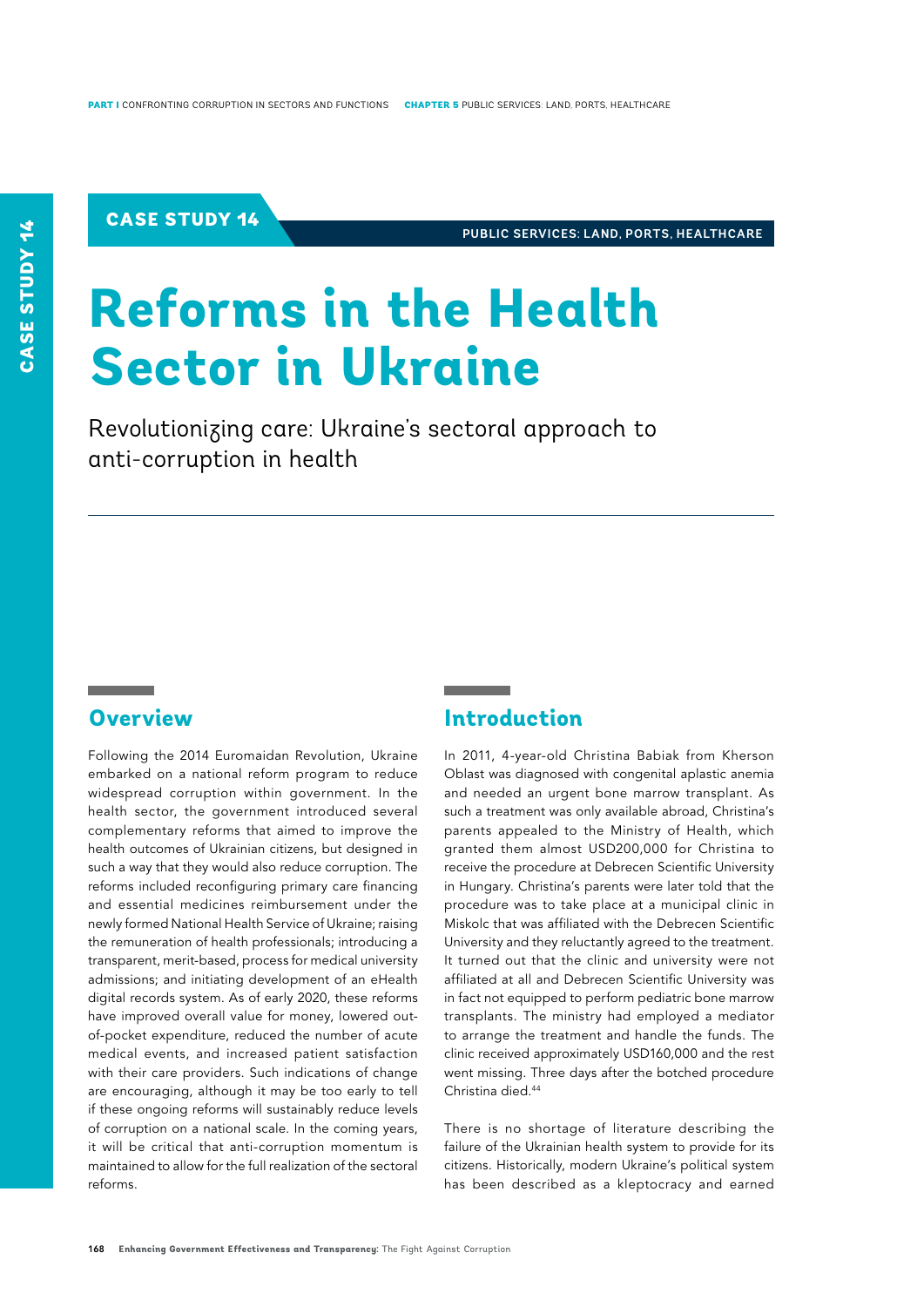Ukraine the title of being "the most corrupt country in Europe".45 In the health sector, rampant corruption has resulted in poorly maintained, funded, staffed and supplied health institutions, and high levels of out-ofpocket and informal payments across all levels of care. Unsurprisingly, Ukrainians were recorded as having the second lowest life expectancy compared to all other European countries after Moldova.<sup>46</sup>

The procedures for financing Ukraine's health system facilitated both corruption and poor health outcomes. Health facilities received lump sums to cover costs of inputs, regardless of the level of patient flow or conditions treated, and patients were assigned a practitioner based on their place of residence, giving them little to no recourse when provided poor or fraudulent services. This was coupled with severely low wages for health personnel. For example, in 2014, the average monthly salary for health workers in Ukraine was approximately 2,500 Ukrainian hryvnia (UAH) or USD100.47 Such low wages incentivized medical personnel to expect informal payments or in-kind gifts for better quality care.48,49 Data from 2010 indicated that 53% of Ukrainians had made informal cash payments and 42% had provided gifts in-kind to personnel at health facilities.<sup>50</sup>

In addition to corruption within health institutions, the medical education system was also infamous for corruption schemes, including students paying bribes to deans and professors for study entry, exam results, and qualifications. According to OECD, unlike other higher education institutions, applicants to medical universities did not have to complete so-called External Independent Testing, which was successfully used in other university subjects to ensure students were accepted based on independently verified merit. Rather, applicants to medical universities wielded their social and financial capital in order to be accepted to the coveted, state-funded positions at medical universities by paying bribes to those responsible for admissions.<sup>51</sup> This problem also traveled beyond borders, as Ukraine educated many medical students from other countries, including India, Nigeria and Turkey.<sup>52</sup>

In an effort to steer away from scattered, isolated interventions or broad national-level approaches, there has been increasing global advocacy for a sectoral approach to tackling corruption in health that prioritizes improvement in health outcomes as the key indicator of success. Advocates of this approach have suggested that by moving away from a zero-tolerance stance that

relies predominantly on financial control mechanisms, the possibility of bringing strategic health sector improvements through an anti-corruption lens opens up.53

Following the 2014 Euromaidan Revolution, when months of sustained protests ousted the president and large swathes of the political establishment, the new administration chose to attempt a sectoral approach to reducing corruption in the health system. The subsequent Law on the Prevention of Corruption bolstered further support for anti-corruption reforms in the country, including for the Ministry of Health to tackle rampant corruption within the system as part of centralized reform efforts, in addition to public procurement reforms.

The ministry embedded these anti-corruption reforms in the National Healthcare Reform Strategy 2015-2020,<sup>54</sup> developed by a group of 12 Ukrainian and international experts with financial and technical support from the International Renaissance Foundation, the World Bank, and the World Health Organization (WHO). The strategy set out a plan to overhaul Ukraine's healthcare system, highlighting the importance of tackling inefficiency and corruption as a cornerstone for providing services that met patients' needs.

# **The implementation process**

The ambitious reforms included in the strategy aimed primarily to improve service delivery and control costs, but also lent themselves to reducing corruption. The reforms included establishing a national health service and reimbursement plan, improving compensation for health personnel, introducing transparent processes for medical university admissions and career progression, and developing an eHealth system for digital health records and reimbursement. The Acting Minister of Health Ulana Suprun led these reform efforts from 2016 to 2019. In May 2017 the ministry also conducted a Corruption Risk Assessment and shortly thereafter established an anti-corruption program<sup>55</sup> to improve overall transparency and accountability within the ministry itself.

The health ministry established the National Health Service of Ukraine (NHSU) in March 2018 as a national insurer and the main institution responsible for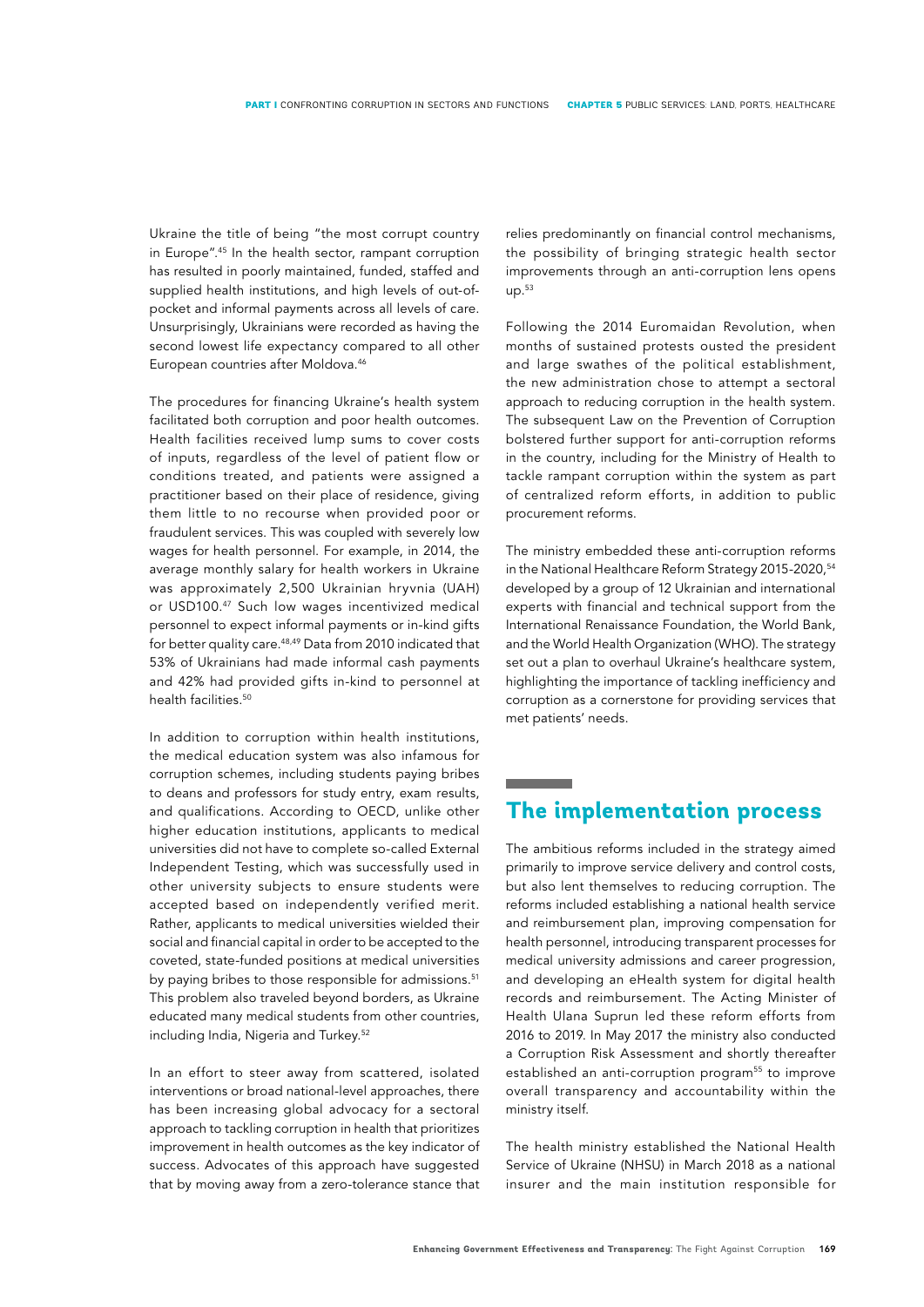promoting and implementing a revised healthcare financing mechanism. The new mechanism, known as "money follows the patient", employed output-based purchasing through capitation<sup>56</sup> adjusted for age. Using this approach, the NHSU funded patients' servicing, rather than providing lump sums to finance facilities, doctors, or other staff. Under this scheme, expanded to cover specialized outpatient care and hospitals in 2020, all public facilities and any private facilities requiring or desiring public financial support, had to sign up to the NHSU scheme.

As part of this scheme at the primary care level<sup>57,58</sup> patients signed a "declaration" with their practitioner and financial reimbursements were calculated based on the number of patients registered to a facility. To sign a declaration, patients had to present their passport, individual tax number and include their registered address on declarations. Declarations were confirmed using patients' mobile phones connected to their registered address. Signed declarations underwent central vetting in the NHSU and eZdorovya (described below) data systems that used digital algorithms to prevent fraudulent or multiple submissions. Further data cleaning was undertaken regularly to remove from the registry duplications, as well as those who had emigrated or were deceased. A key component of this reform was that patients could change providers if they were dissatisfied with the services provided. As of early 2020, 97% of all primary care facilities had signed onto the NHSU and by March 2020 nearly two-thirds of the Ukrainian population had signed declarations (29.3 million). The government kept a transparent, online record of all primary healthcare facilities and the number of signed declarations on the NHSU open data platform.59,60 In 2020, the NHSU went beyond primary care and integrated secondary and tertiary care into the reimbursement scheme with a second phase of NHSU integration commencing in April 2020.

Prior to the establishment of the NHSU, the Ministry of Health developed a medicines governance program in 2017 called, the Affordable Medicines Programme, which was then integrated into the NHSU reimbursement scheme. The program set out a list of essential medicines for three chronic diseases that were covered by the NHSU outpatient reimbursement program, namely, hypertension, diabetes type 2, and asthma. Patients were provided with information about which medicines were covered and which were not. This increased overall access to medicines and led to a huge reduction in patient co-payments.<sup>61</sup> This system was

complemented by a weekly-updated, online resource, "There is a Medicine" (ELiky)<sup>62</sup>, where patients could search for information on all available, state-funded stock at a given health facility. This resource also provided links to information about the cost and reimbursement of medicines.

Through the NHSU's primary care financing reforms, provider salaries have increased.<sup>63</sup> As part of the "money follows the patient" model, primary care providers whose facilities have joined the NHSU scheme have seen an increase in salaries based on the number of patients with whom they sign declarations. Some providers saw a tripling of their salaries. For example, in the months immediately after the implementation of the model, the Ministry of Health reported that a family doctor in the Odessa Oblast, who had signed 1,795 patient declarations, earned UAH16,011 (USD640) after tax in July, as opposed to UAH5,834 (USD230) the previous month.64 Such an incentive can act as a quality assurance model and a deterrent for informal payments as, under the NHSU, patients were able to change their provider if they were dissatisfied with services. The impact of increased salaries was reflected in a reduction in reported levels of bribery in an October 2018 poll, which found that 7% of polled patients paid a bribe compared with 15% four months earlier in June 2018, and 20% in August 2017.<sup>65</sup>

The ministry identified two further points of intervention to concentrate on that presented a corruption risk to the healthcare profession more broadly, namely, medical university admissions and appointment procedures for Senior Healthcare Managers.<sup>66,67</sup> In both instances, merit-based requirements were put in place. Previously, those aiming to study medicine could apply to any of the medical universities in the country using their final high-school results without any external admissions testing. However, starting in 2018, students for the specialties of dentistry, medicine and pediatrics were required to achieve a higher minimum score on entrance criteria in relevant subjects reviewed by external independent evaluators. Further initiatives to improve medical school examinations, such as standardized interim and exit exams, were also introduced. For example, in 2019 the Ministry of Health set the Unified State Qualification Exam, which expanded the existing "Krok" examination schedule to include the standardized "International Foundations of Medicine" exam.<sup>68</sup> In addition to providing greater quality assurance of knowledge and skills of students and graduates, this reform aimed to weed out those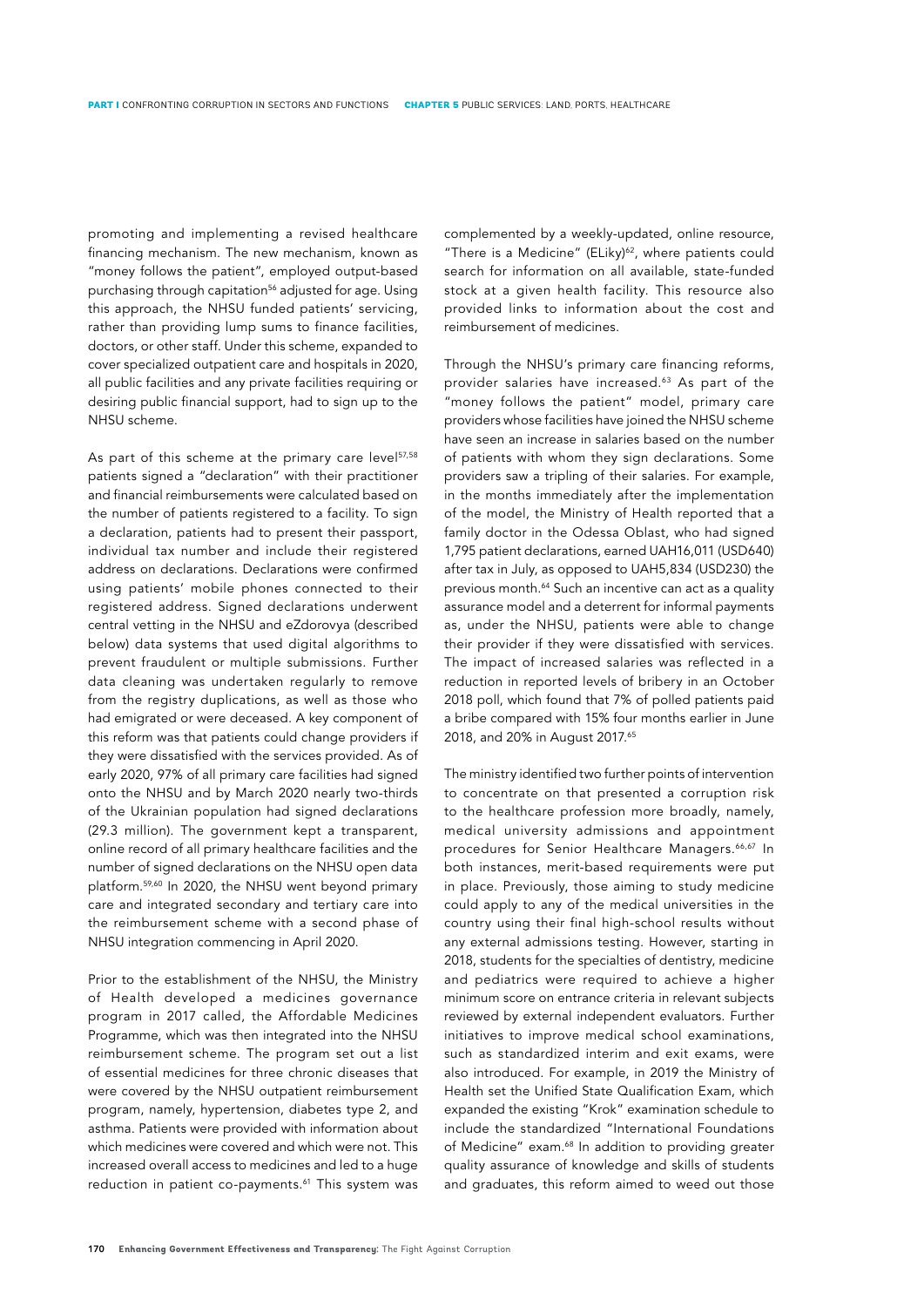who bought their university placements.<sup>69</sup>

The process for the appointment of senior health staff was also adapted to be relatively transparent and meritbased from 2018 onward.<sup>70</sup> Using the new procedure, a hiring panel was assigned, consisting of representatives from the administrative body, selected members of the public and staff delegates—any interested individual could apply to become an interviewing board member. In one example, this procedure was applied for the appointment of the Director of the Department of Health for the Poltava Oblast in January 2020. Three shortlisted candidates were required to complete a written test, a professional exam, and an interview with an independent selection committee, which culminated in an objective numerical score. The recruitment procedure and the results of the outcome were made public in the local news.<sup>71</sup>

Finally, in 2018 the ministry launched a further initiative that ties many of the reforms together, eZdorovya<sup>72</sup>, which was an e-Health system accessible by patients, providers and administrators alike that aimed to digitize all appointments and medical records, including prescriptions, thereby making paper-based recordkeeping obsolete. Paper-based records present a risk for fraudulent practices and can hinder accurate medical surveillance, whereas e-Health records can facilitate better quality and faster care, rule out loss of patients' medical data, enable more efficient resource management, improve price-setting accuracy and ensure better overall quality control. The eZdorovya system was initially developed and tested by Transparency International Ukraine in 2017 to support the restructuring of health financing and allow for better management of public spending. The system was later transferred to the ministry in 2018, after which it became a state-owned enterprise.73 Already by the end of July 2019, over 29 million patients (as part of signing declarations), over 24,500 doctors, nearly 11,000 pharmacists, over 2,000 medical establishments and over 1,000 pharmacies had joined the system. At the same time, more than 4 million electronic prescriptions were filled under the NHSU reimbursement program and over 3 million e-prescriptions issued by pharmacies were reimbursed.74,75 The next steps for eZdorovya are the roll-out of digital patient health records and the integration of the secondary and tertiary care levels into the system as part of the NHSU health sector financing reforms planned for 2020.

# **Reflections**

The health sector reforms undertaken in Ukraine began in 2014 and in a short period of time considerable gains were made. The sectoral approach that was adopted shows how diverse health system reforms that prioritize health outcomes and improvements to system efficiency can be coupled with anti-corruption objectives in order to achieve both ends. This is encouraging, as it can be immensely challenging to acquire resources needed to implement a sustainable anti-corruption reform, especially in the health system.

There are three distinct cornerstones of Ukraine's reforms, namely, supportive legislative change, diverse reform implementation that targets the corruption causing the greatest harm, and civic participation. Particularly for reforms carried out in primary care, it appears that collectively these initiatives had a positive impact. According to a series of surveys, rates of reported bribery when accessing health services decreased from 20% in August 2017 to 7% in October 2018.76 This is encouraging, as bribery and out-ofpocket expenses were listed among the major reasons for catastrophic loss<sup>77</sup> in Ukraine.<sup>78</sup> Also, increased access to essential medicines has led to a decrease in the total number of acute events, such as heart attack or stroke.79 This has all occurred in spite of a decrease in overall % GDP expenditure on health since 2013—7.3% in 2013, 6.7% in 2016.<sup>80</sup>

However, it would be premature to declare it all a success; as the reform process in the Ukrainian healthcare system continues, considerable corruption risks and challenges still remain, and reversals cannot be ruled out. For example, while there has been a reduction in out-of-pocket expenses in primary care, an increase in secondary and tertiary care—not yet integrated into the NHSU reimbursement system—has been observed.81 This illustrates the critical need for sustained momentum on health system improvement and anti-corruption to ensure Ukraine reaches its goal of having a healthcare "*ecosystem in which the very causes of corruption will be impossible*".82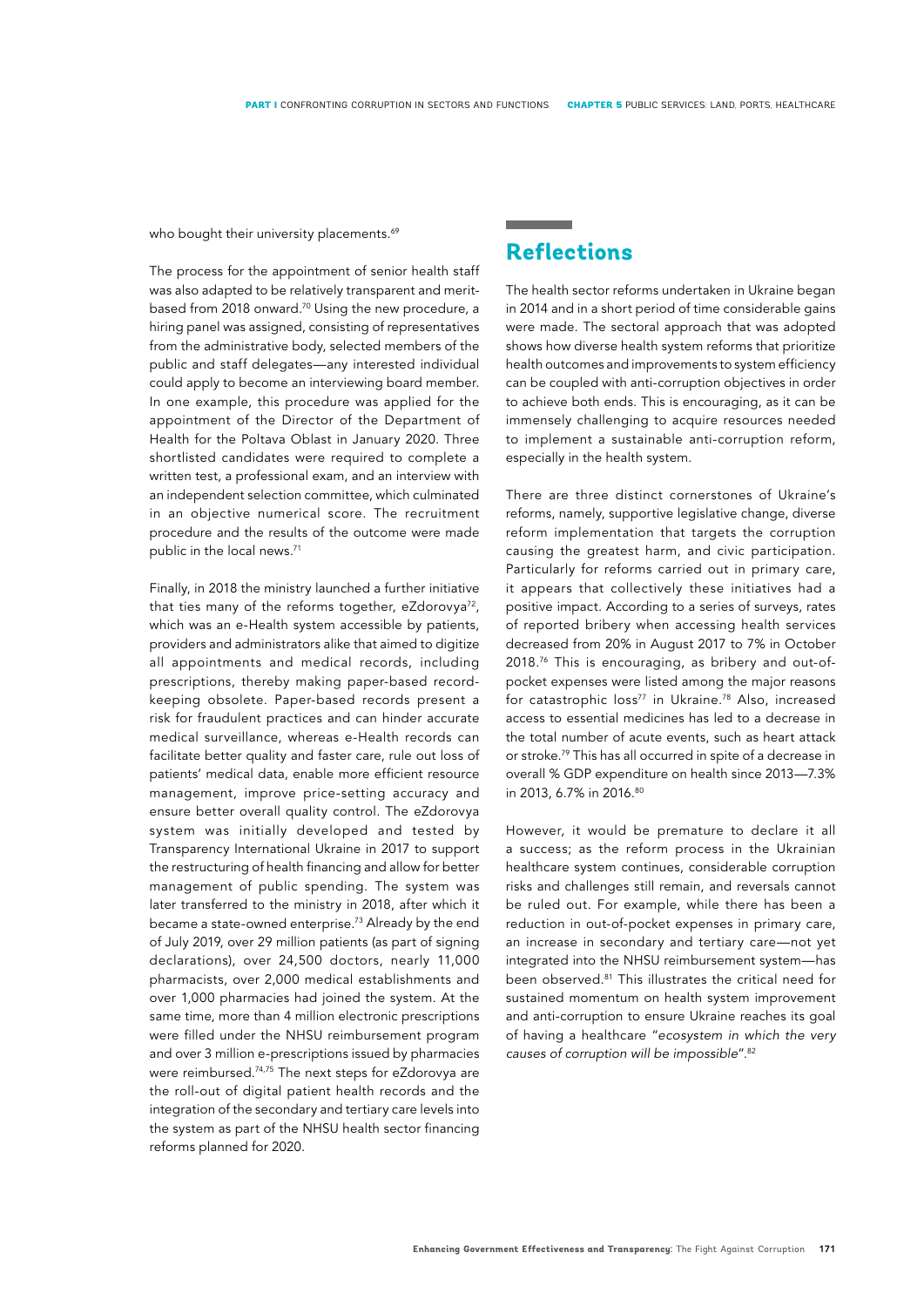## **Notes**

- 1. Rose-Ackerman, Susan & Palifka, Bonnie J. (2016). Reducing Incentives and Increasing Costs. Chapter 4 of Corruption and Government: Causes, Consequences, and Reform. Cambridge University Press. Page 126.
- 2. For a definition of grand corruption, see: http://files. transparency.org/content/download/2033/13144/file/ GrandCorruption\_LegalDefinition.pdf
- 3. Benjamin A. Olken & Rohini Pande, 2012. "Corruption in Developing Countries," Annual Review of Economics, Annual Reviews, vol. 4(1), p. 479- 509, 07.
- 4. Yuriy Gorodnichenko & Klara Sabirianova Peter (2007). Public sector pay and corruption: Measuring bribery from micro data, Journal of Public Economics, Volume 91, Issues 5–6, p. 963- 991.
- 5. Pyman, Mark (2019). Sectors as the primary locus for corruption reform. https://curbingcorruption.com/mark-pyman-sectorsas-the-primary- locus-for-corruption-reform-april-2019/.
- 6. Incentives for grand and petty corruption do not always go hand in hand. For example, Bussell (2013) argues that the incentives to do away with petty corruption in India by introducing digitization and one-stop shops depend on the reformers' access to grand corruption rents.
- 7. See https://curbingcorruption.com/about/.
- 8. Rose-Ackerman & Palifka, 2016, page 443.
- 9. Transparency International Rwanda (2009), 'Ville de Kigali: Etude sur la transparence et l'intégrité dans les services d'urbanisme et du cadastre'.
- 10. For a full typology see Koechlin, L., Quan, J. and Mulukutla, H. (2016), Tackling corruption in land governance. A LEGEND analytical paper. https://landportal.org/library/resources/ legend-analytical-paper-1/tackling-corruption-landgovernance..
- 11. Parts of this case study draw from: Schreiber, Leon (2017), Securing land rights: making land titling work in Rwanda, 2012- 17, Innovations for Successful Societies, Princeton University.
- 12. African Development Bank (2011), Land tenure regularization in Rwanda: good practices in land reform: case study.
- 13. In implementing this program, the land agency also took different names, with the government also changing its governance structure on two occasions. The National Land Centre began the mapping and titling program before it was integrated into the Rwanda Natural Resources Authority (RNRA) in 2011. In 2017 the agency was renamed the Rwanda Land Use and Management Authority and re-established as an independent body.
- 14. African Development Bank, 2011.
- 15. Schreiber, 2017.
- 16. Ibid
- 17. Ibid
- 18. Centre for Public Impact (2017). Land reform in Rwanda. https://www.centreforpublicimpact.org/case-study/landreform-rwanda/.
- 19. African Development Bank, 2011.
- 20. World Bank (2017). A tool for sustainable land use management in Rwanda. https://www.worldbank.org/en/ news/feature/2017/06/06/a-tool- for-sustainable-land-usemanagement-in-rwanda.
- 21. Transparency International Kenya (2015). 'The East African Bribery Index: trends analysis 2010–2014'.
- 22. Transparency International Kenya (2017). 'The East African Bribery Index 2017'.; Camargo, C. and Gatwa, T. (2018). Informal governance and corruption – transcending the principal agent and collective action paradigms. Basel Institute on Governance. https://www.baselgovernance.org/publications/ informal-governance-and-corruption-transcending-principalagent-and-collective-1.; and

Sebudubudu, D., Khatib, L. and Bozzini, A. (2017). 'The atypical achievers: Botswana, Qatar and Rwanda' in Mungiu-Pippidi, A. and Johnston, M. (eds), *Transitions to Good Governance: Creating Virtuous Circles of Anti-Corruption,* Cheltenham: Edward Elgar Publishing.

- 23. Sebudubudu et. al., 2017.
- 24. Parts of this case study draw from: MACN (2018). Nigeria Collective Action: MACN Impact Report. Basel Institute on Governance. https://www.baselgovernance.org/publications/ nigeria-collective-action-macn-impact-report. The author is also grateful to Cecilia Müller Torbrand, Executive Director of the MACN, and Soji Apampa, CEO of the Convention on Business Integrity, for further information and insight provided in interviews in February 2019.
- 25. The Lagos Chamber of Commerce & Industry (2018), 'Costs of Maritime Port Challenges in Nigeria'.
- 26. Chatham House (2015), 'Nigeria's Booming Borders: The Drivers and Consequences of Unrecorded Trade'.
- 27. Data compiled by Dynamar, a Dutch maritime intelligence and consulting firm and cited in Quartz Africa (2018), 'The Never-Ending Congestion at Nigeria's Largest Port is Starting to Get Very Expensive'.
- 28. The Lagos Chamber of Commerce & Industry, 2018.
- 29. Background on the organization is available on its website, http://www.maritime-acn.org/about-macn
- 30. MACN, 2018.
- 31. UNDP (2017), 'Corruption Risk Assessment and Integrity Planning'. https://www.ng.undp.org/content/nigeria/en/ home/library/democratic\_governance/corruption-riskassessment-and-integrity-planning.html.

32. Ibid

- 33. MACN, 2018
- 34. Ship Technology (2016), 'Nigeria ramps up port anticorruption'.
- 35. Sequeira, S. and Djankov, S. (2010), 'An empirical study of corruption in ports'.
- 36. MACN, 2018.
- 37. Ship Technology, 2016.
- 38. MACN, 2018.
- 39. Proshare Business (2019)., 'CBi and MACN explain inefficiency at Nigerian ports; corruption still a problem'.
- 40. The Lagos Chamber of Commerce & Industry, 2018.
- 41. UNDP, 2016.
- 42. Center for the Advancement of Public Integrity (2017), 'The Maritime Anti-Corruption Network. A Model for Public-Private Cooperation against Graft'.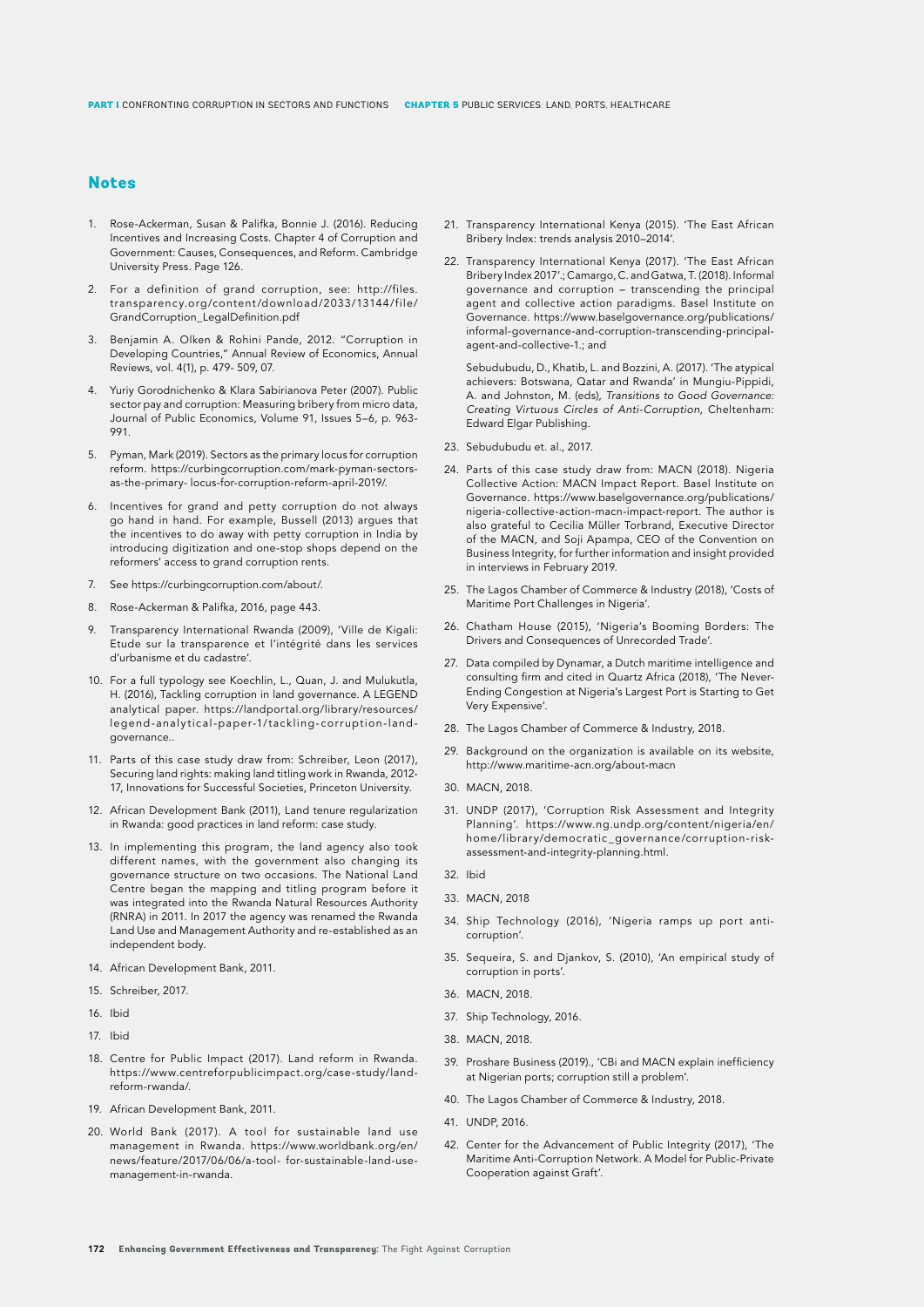- 43. MACN (2018), '2018 Annual Report', https://www.maritimeacn.org/news/2019/6/17/macn-2018-annual-report-available.
- 44. TCN, 2011, The Death of a 4-Year-Old Child from Kherson Revealed a Pattern of Corruption in the MOH, 26 June 2011, https://tsn.ua/ukrayina/smert-4-richnoyi-ditini-z-hersonarozkrila-shemu-korupciyi-v-moz.html.
- 45. Bullough O, 2015, Welcome to Ukraine, the most corrupt nation in Europe, in: The Guardian, 06 February 2015, https:// www.theguardian.com/news/2015/feb/04/welcome-to-themost-corrupt-nation-in-europe-ukraine.
- 46. World Health Organization, 2018, Life expectancy at birth (years), WHO European Region, European Health Information Gateway, https://gateway.euro.who.int/en/indicators/hfa\_43- 1010-life-expectancy-at-birth-years/.
- 47. State Statistic Service of Ukraine (2014). http://ukrstat.gov.ua/.
- 48. Lekhan VN, Rudiy VM, Shevchenko MV, Nitzan Kaluski D, Richardson E., 2015, Ukraine: Health system review. Health Systems in Transition, 2015; 17(2): 1–153.
- 49. Yabchanka O, 2016, A Ukrainian doctor's choice: be a beggar or a racketeer, in: Euromaidan Press, http://euromaidanpress. com/2016/03/04/a-ukrainian-doctors-choice-be-a-beggar-ora-racketeer/.
- 50. Stepurko TG, Pavlova M, Gryga I, Murauskiene L & W Groot, 2015, Informal payments for health care services: The case of Lithuania, Poland and Ukraine, Journal of Eurasian Studies, 6(1): 46-58.
- 51. OECD, 2017, OECD Reviews of Integrity in Education: Ukraine 2017: Chapter 7 -Corrupt access to higher education in Ukraine, OECD Publishing, Paris.
- 52. Osipian A, 2018, Corruption in Ukraine's Medical Universities, 30 July 2018, https://www.insidehighered.com/blogs/worldview/corruption- ukraine%E2%80%99s-medical-universities.
- 53. Bauhoff S, Oroxom R, Steingrüber S & A Wierzynska, 2018, Rethinking corruption risk management for global health programmes, Public Administration Review, 23 October 2018, https://www.publicadministrationreview. com/2018/10/23/666/.
- 54. See Ministry of Health of Ukraine, 2015, National Health Reform Strategy for Ukraine 2015-2020, Kiev, https://en.moz. gov.ua/uploads/0/16- strategy\_eng.pdf.
- 55. See https://moz.gov.ua/uploads/0/1410-dn\_20170914\_1086\_ dod\_programa.pdf.
- 56. Capitation is a payment arrangement for healthcare providers that sets an amount for each enrolled person, per period of time, whether or not that person seeks care. It incentivizes preventative healthcare, as there is a greater financial reward for preventing rather than treating disease. In Ukraine, capitation is set on a clear list of services provided at primary healthcare centers and payment is calculated based on the number of citizens that have signed declarations with primary care providers.
- 57. Resolution No. 1013-r; National legislation "On Approval of the Concept of Reform of Financing of Health Care System".
- 58. Order No. 503; National legislation "On Approval of the Procedure for Selection of Primary Care Doctor and Forms of Declaration for Selection of Primary Care Doctor" https:// zakon.rada.gov.ua/laws/show/z0347-18?lang=en
- 59. Government Portal-Ukraine, 2019, Health Care System Reform, https://www.kmu.gov.ua/en/reformi/rozvitok-lyudskogokapitalu/reforma- sistemi-ohoroni-zdorovya.
- 60. National Health Service of Ukraine, 2020, Declarations on the selection of a PMD physician submitted to the WHO, https://data.gov.ua/dataset/a8228262-5576-4a14 beb8-789573573546.
- 61. World Health Organization, 2019, Evaluation Of The Affordable Medicines Programme In Ukraine, WHO Regional Office for Europe, Copenhagen.
- 62. See https://eliky.in.ua/.
- 63. Ministry of Health of Ukraine, 2018a, Primary care physicians' salaries increase starting July 2018, https://en.moz.gov.ua/ article/news/primary- care-physicians'-salaries-increasestarting-july-2018.
- 64. MoH Ukraine, 2018a.
- 65. RATING Sociological Group, 2019, Assessment Of The State Of Healthcare In Ukraine, http://ratinggroup.ua/en/research/ ukraine/ocenka\_medicinskoy\_sfery\_v\_ukraine\_21-29\_ maya\_2019\_goda.html.
- 66. Ministry of Health of Ukraine, 2018b, Fighting corruption is key to improving healthcare: Ukraine implements transparent and merit-based selection of senior healthcare managers, 15 November 2018, https://en.moz.gov.ua/article/news/ fighting-corruption-is-key-to-improving-healthcare-ukraineimplements-transparent-and-merit-based- selection-ofsenior-healthcare-managers.
- 67. Government Portal of Ukraine, 2019.
- 68. Vox Ukraine, 2019a, How the Ministry of Healthcare is Trying to Make Ukrainian Medical Students Take American Exams, https://voxukraine.org/en/how-the-ministry-of-healthcare-istrying-to-make-ukrainian-medical-students-take-americanexams/.
- 69. Vox Ukraine, 2019b, How a Former Rector of the Kharkiv University of Radioelectronics Became a Scourge for Students, https://voxukraine.org/en/how-a-former-rector-of-thekharkiv-university-of-radioelectronics-became-a-scourge-forstudents/.
- 70. Resolution No. 1094 "On Approval of the Procedure for selecting heads of state and municipal healthcare institutions through an open competition".
- 71. Lisogor M, 2020, Victoria Loza Won The Competition For The Position Of Director Of The Department Of Health, in: Poltavshchyna, 28 January 2020, https://poltava.to/ news/54162/.
- 72. See https://ehealth.gov.ua/.
- 73. Transparency International Ukraine, 2018, The Project Office Provided The MoH with the eHealth System, https://ti- ukraine. org/news/proektnyi-ofis-peredav-moz-systemu-ehealth/.
- 74. National Health Service of Ukraine, 2020.
- 75. Ukrinform, 2019, Leading IT companies will join the development of eZdorovya, https://www.ukrinform.ua/rubricsociety/2750237-providni-itkompanii-dolucatsa-do-rozrobkiezdorovya.html.
- 76. RATING, 2019.
- 77. Catastrophic loss or catastrophic health expenditure refers to health expenses that are in such disproportion to an individual or household income that it results in a financial catastrophe for the individual or household.
- 78. Lekhan et al., 2015.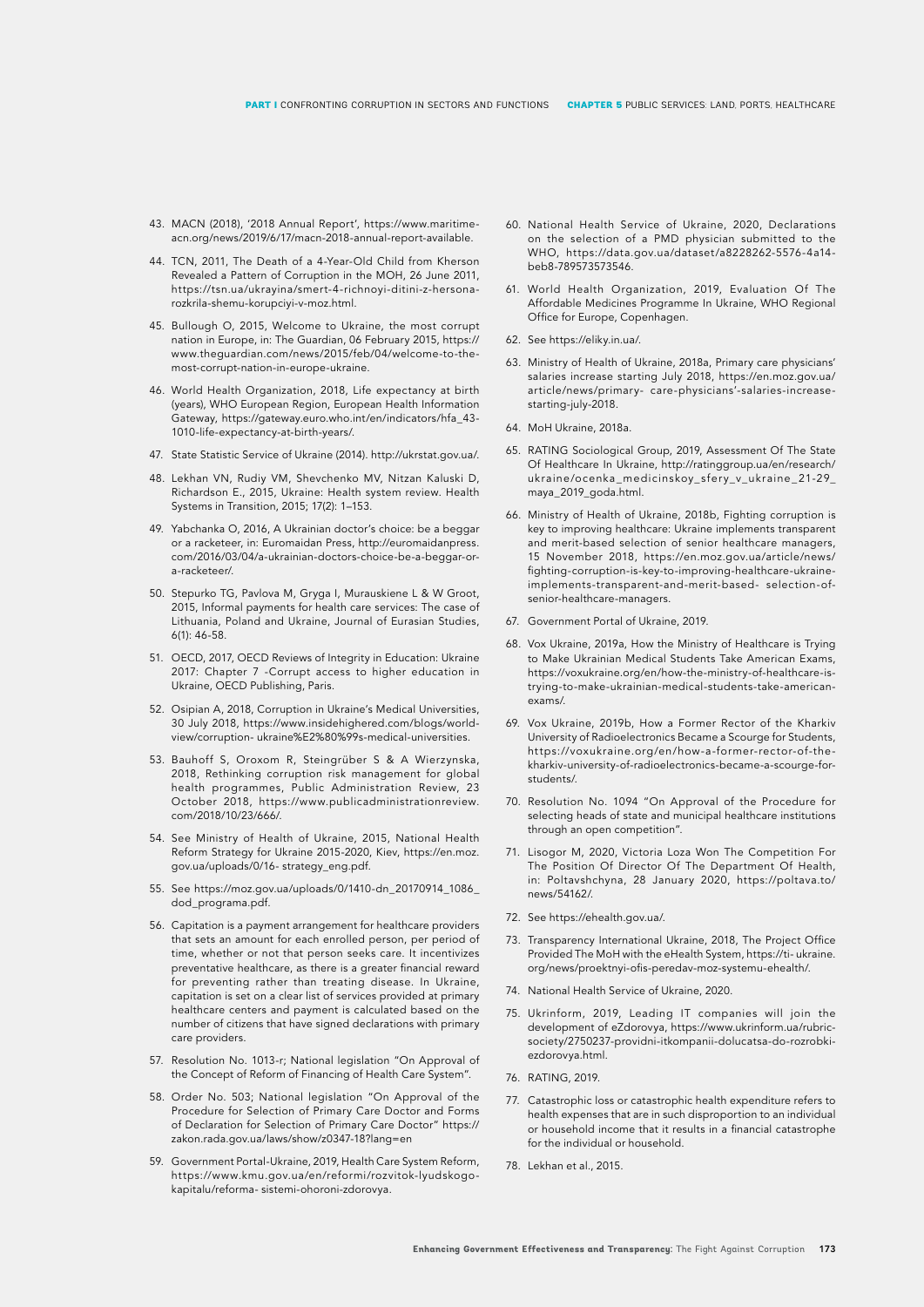- 79. Government Portal-Ukraine, 2018, The Ministry of Healthcare of Ukraine implements seven strategic programs to eliminate corruption in the health sector, 01 October 2018, https:// www.kmu.gov.ua/en/news/7-napryamiv-roboti-moz-shchodolayut-korupciyu.
- 80. World Bank, 2020, Current health expenditure (% of GDP) Ukraine, https://data.worldbank.org/indicator/SH.XPD.CHEX. GD.ZS?locations=UA.
- 81. Stepurko TG, Semygina TV, Barska YG, Zahozha V & N Kharchenko, 2019, Health Index Ukraine 2018: Results of the National Survey, Kyiv.
- 82. Ministry of Health of Ukraine, 2019, How the healthcare system has changed, 15 April 2019, https://en.moz.gov.ua/article/ news/how-the- healthcare-system-has-changed.

## **References**

- Benjamin A. Olken & Rohini Pande, (2012). "Corruption in Developing Countries," Annual Review of Economics, Annual Reviews, vol. 4(1), p. 479-509, 07.
- Pyman, Mark (2019). Sectors as the primary locus for corruption reform. https://curbingcorruption.com/mark-pyman-sectors-asthe-primary-locus-for-corruption-reform-april-2019/.
- Rose-Ackerman, Susan & Palifka, Bonnie J. (2016). Corruption and Government: Causes, Consequences, and Reform. Cambridge University Press.
- Yuriy Gorodnichenko & Klara Sabirianova Peter (2007). Public sector pay and corruption: Measuring bribery from micro data, Journal of Public Economics, Volume 91, Issues 5–6, p. 963-991.

#### Case Study 12: Land Administration Reforms in Rwanda

- African Development Bank (2011), Land tenure regularization in Rwanda: good practices in land reform: case study.
- Camargo, C. and Gatwa, T. (2018). Informal governance and corruption – transcending the principal agent and collective action paradigms. Basel Institute on Governance. https://www. baselgovernance.org/publications/informal-governance-andcorruption-transcending-principal-agent-and-collective-1.
- Centre for Public Impact (2017). Land reform in Rwanda. https:// www.centreforpublicimpact.org/case-study/land-reformrwanda/.
- Koechlin, L., Quan, J. and Mulukutla, H. (2016), Tackling corruption in land governance. A LEGEND analytical paper. https:// landportal.org/library/resources/legend-analytical-paper-1/ tackling-corruption-land-governance.
- Schreiber, Leon (2017), Securing land rights: making land titling work in Rwanda, 2012-17, Innovations for Successful Societies, Princeton University.
- Sebudubudu, D., Khatib, L. and Bozzini, A. (2017). 'The atypical achievers: Botswana, Qatar and Rwanda' in Mungiu-Pippidi, A. and Johnston, M. (eds), Transitions to Good Governance: Creating Virtuous Circles of Anti-Corruption, Cheltenham: Edward Elgar Publishing.
- Transparency International Kenya (2015). 'The East African Bribery Index: trends analysis 2010–2014'.
- Transparency International Kenya (2017). 'The East African Bribery Index 2017'.
- Transparency International Rwanda (2009), 'Ville de Kigali: Etude sur la transparence et l'intégrité dans les services d'urbanisme et du cadastre'.
- World Bank (2017). A tool for sustainable land use management in Rwanda. https://www.worldbank.org/en/news/ feature/2017/06/06/a-tool-for-sustainable-land-usemanagement-in-Rrwa

### Case Study 13: Collective Action for Reforms in Nigeria Ports

- Center for the Advancement of Public Integrity (2017), 'The Maritime Anti-Corruption Network. A Model for Public-Private Cooperation against Graft'.
- Chatham House (2015), 'Nigeria's Booming Borders: The Drivers and Consequences of Unrecorded Trade'.
- MACN (2018), '2018 Annual Report', https://www.maritime-acn. org/news/2019/6/17/macn-2018-annual-report-available.
- MACN (2018). Nigeria Collective Action: MACN Impact Report. Basel Institute on Governance. https://www.baselgovernance. org/publications/nigeria-collective-action-macn-impact-report
- Proshare Business (2019)., 'CBi and MACN explain inefficiency at Nigerian ports; corruption still a problem'.
- Quartz Africa (2018), 'The Never-Ending Congestion at Nigeria's Largest Port is Starting to Get Very Expensive'.
- Sequeira, S. and Djankov, S. (2010), 'An empirical study of corruption in ports'.

Ship Technology (2016), 'Nigeria ramps up port anti-corruption'.

- The Lagos Chamber of Commerce & Industry (2018), 'Costs of Maritime Port Challenges in Nigeria'.
- UNDP (2017), 'Corruption Risk Assessment and Integrity Planning'. https://www.ng.undp.org/content/nigeria/en/home/library/ democratic\_governance/corruption-risk-assessment-andintegrity-planning.html.

#### Case Study 14: Reforms in the Health Sector in Ukraine

- Bauhoff S, Oroxom R, Steingrüber S & A Wierzynska, (2018), Rethinking corruption risk management for global health programmes, Public Administration Review, 23 October 2018, https://www.publicadministrationreview.com/2018/10/23/66/.
- Bullough O, (2015), Welcome to Ukraine, the most corrupt nation in Europe, in: *The Guardian,* 06 February 2015, https://www. theguardian.com/news/2015/feb/04/welcome-to-the-mostcorrupt-nation-in-europe-ukraine.
- Government Portal-Ukraine, (2018), The Ministry of Healthcare of Ukraine implements seven strategic programs to eliminate corruption in the health sector, 01 October 2018, https://www. kmu.gov.ua/en/news/7-napryamiv-roboti-moz-shcho-dolayutkorupciyu.
- Government Portal-Ukraine, (2019), Health Care System Reform, https://www.kmu.gov.ua/en/reformi/rozvitok-lyudskogokapitalu/reforma-sistemi-ohoroni-zdorovya.
- Lekhan VN, Rudiy VM, Shevchenko MV, Nitzan Kaluski D, Richardson E. Ukraine: Health system review. *Health Systems in Transition,* 2015; 17(2): 1–153.